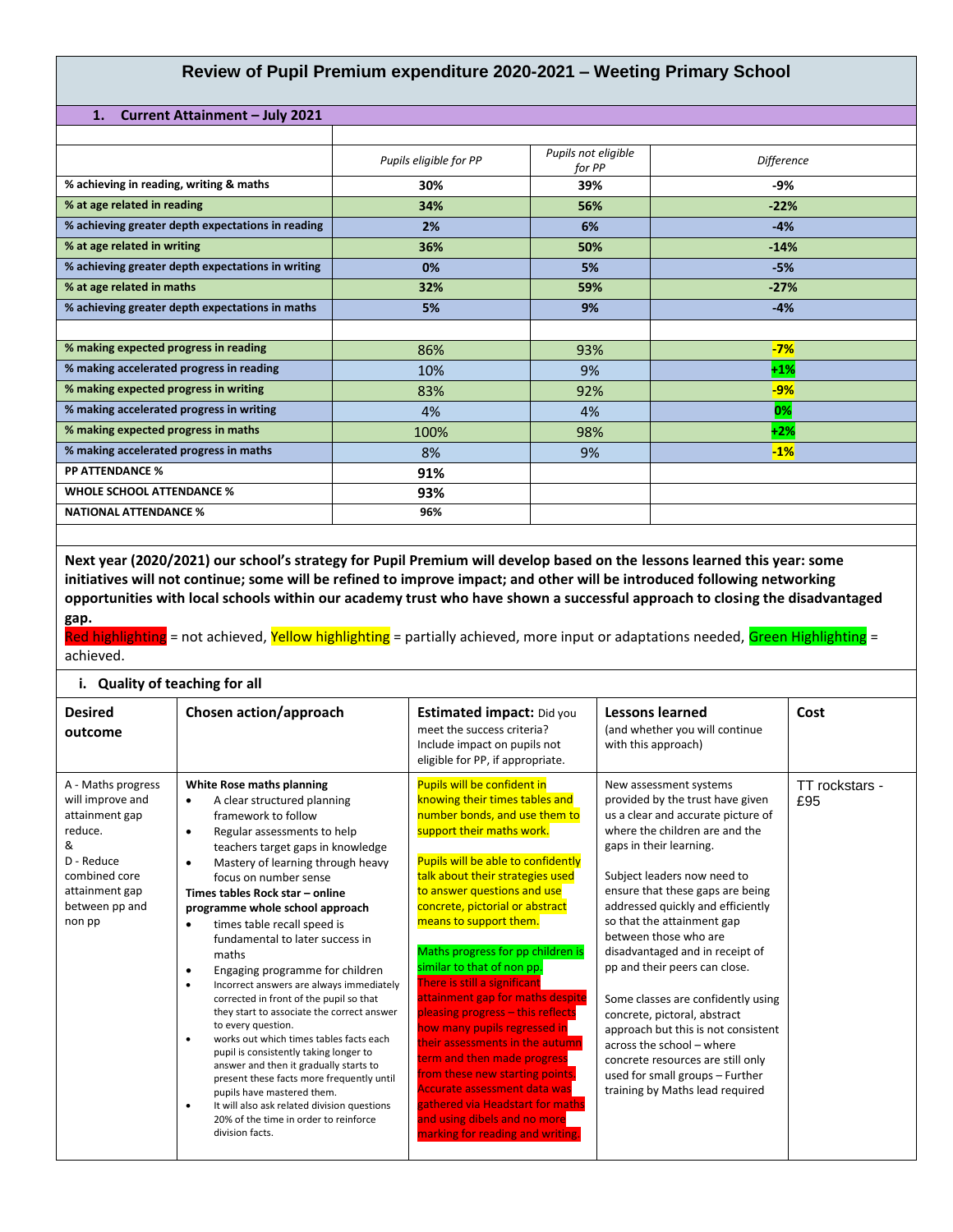| B - Pupils will<br>Whole class reading of challenging texts<br>engage confidently<br>creating a positive, pleasurable<br>$\bullet$<br>and enthusiastically<br>experience<br>in whole class<br>$\bullet$<br>Encountering new words and<br>reading sessions.<br>enriching vocabulary - you<br>Pupils will enjoy<br>experience words that would almost<br>reading activities<br>never come up in conversation.<br>both in class and at<br>$\bullet$<br>Helps students appreciate the<br>home and will start<br>beauty and rhythm of language<br>to use more<br>$\bullet$<br>Children can enjoy and understand<br>sophisticated<br>texts beyond their own reading<br>language in their<br>ability.<br>writing work as a<br>Enhances imagination and<br>$\bullet$<br>result.<br>observation skills<br>Improves critical and creative<br>$\bullet$<br>&<br>thinking skills<br>D - Reduce<br>Expands a student's general<br>combined core<br>knowledge and understanding of the<br>attainment gap<br>world<br>between pp and<br>Empathy is developed as they make<br>$\bullet$<br>non pp<br>connections with the experiences of<br>the characters in the text and with<br>each other<br>Fluent, expressive reading is<br>$\bullet$<br>modelled<br>Enables them to make meaning<br>$\bullet$<br>from more complex texts<br>Conditions the brain to associate<br>$\bullet$<br>reading with pleasure<br>Plants a desire to read<br>$\bullet$<br><b>Speech and Language</b><br>Skill up current staff with Elklan<br>$\bullet$<br>training to improve speech and<br>language provision across EYFS<br><b>Sounds Write</b><br>All EYFS and KS1 teachers receive<br>$\bullet$<br>high quality training to deliver new<br>phonics programme<br>New books that link into sounds<br>$\bullet$<br>write scheme of work purchased. | Pupils will display a love of<br>reading as noted by teacher<br>observations in classes.<br>Pupils will have access to high<br>quality challenging texts - class<br>planning and curriculum mapping<br>shows that the books chosen for<br>Literacy units are aspirational<br><b>Pupils will have access to take</b><br>home books that accurately<br>match their reading level - whilst<br>children do have access some<br>children are not reading at home<br>as frequently as we would like<br>them too.<br>Pupils will use a wider range of<br>sophisticated vocabulary - book<br>monitoring throughout the year<br>has seen a positive increase in<br>high level vocabulary used.<br>Improvement in phonics scores<br>shows good impact from the<br>sounds write phonics<br>programme.<br><b>EYFS language rich environments</b><br>has supported the increased<br>progress in language ability catch<br>up.<br>Reading progress for pp children<br>is similar to that of non pp.<br>There is still a significant<br>attainment gap for reading<br>despite pleasing progress - this<br>reflects how many pupils<br>regressed in their assessments in<br>the autumn term and then made<br>progress from these new starting<br>points. Accurate assessment data<br>was gathered via Headstart for<br>maths and using dibels and no<br>more marking for reading and | Continue to use the NLE planning<br>for whole class reading using the<br>aspirational and motivating<br>books already planned into the<br>curriculum map.<br>New English lead to conduct<br>some child and parent voice<br>surveys to establish what would<br>increase home reading and what<br>the barriers may be. Investigate<br>reading reward programmes<br>such as accelerated reader.<br>Consider buddy reading<br>programmes between younger<br>and older pupils now that the<br>bubble system has been<br>removed.<br>Roll out sounds write to key<br>stage 2 to support gaps in phonic<br>knowledge for older children | Elklan training =<br>£350<br>Sounds Write<br>training for two<br>staff members $=$<br>£400<br>Dandelion books<br>to support sounds<br>write = £626.45 |  |
|------------------------------------------------------------------------------------------------------------------------------------------------------------------------------------------------------------------------------------------------------------------------------------------------------------------------------------------------------------------------------------------------------------------------------------------------------------------------------------------------------------------------------------------------------------------------------------------------------------------------------------------------------------------------------------------------------------------------------------------------------------------------------------------------------------------------------------------------------------------------------------------------------------------------------------------------------------------------------------------------------------------------------------------------------------------------------------------------------------------------------------------------------------------------------------------------------------------------------------------------------------------------------------------------------------------------------------------------------------------------------------------------------------------------------------------------------------------------------------------------------------------------------------------------------------------------------------------------------------------------------------------------------------------------------------------------------------------------------------------------------------------------------------------------------------------|----------------------------------------------------------------------------------------------------------------------------------------------------------------------------------------------------------------------------------------------------------------------------------------------------------------------------------------------------------------------------------------------------------------------------------------------------------------------------------------------------------------------------------------------------------------------------------------------------------------------------------------------------------------------------------------------------------------------------------------------------------------------------------------------------------------------------------------------------------------------------------------------------------------------------------------------------------------------------------------------------------------------------------------------------------------------------------------------------------------------------------------------------------------------------------------------------------------------------------------------------------------------------------------------------------------------------------------------------------------------|----------------------------------------------------------------------------------------------------------------------------------------------------------------------------------------------------------------------------------------------------------------------------------------------------------------------------------------------------------------------------------------------------------------------------------------------------------------------------------------------------------------------------------------------------------------------------------------------------------------------------------|-------------------------------------------------------------------------------------------------------------------------------------------------------|--|
|------------------------------------------------------------------------------------------------------------------------------------------------------------------------------------------------------------------------------------------------------------------------------------------------------------------------------------------------------------------------------------------------------------------------------------------------------------------------------------------------------------------------------------------------------------------------------------------------------------------------------------------------------------------------------------------------------------------------------------------------------------------------------------------------------------------------------------------------------------------------------------------------------------------------------------------------------------------------------------------------------------------------------------------------------------------------------------------------------------------------------------------------------------------------------------------------------------------------------------------------------------------------------------------------------------------------------------------------------------------------------------------------------------------------------------------------------------------------------------------------------------------------------------------------------------------------------------------------------------------------------------------------------------------------------------------------------------------------------------------------------------------------------------------------------------------|----------------------------------------------------------------------------------------------------------------------------------------------------------------------------------------------------------------------------------------------------------------------------------------------------------------------------------------------------------------------------------------------------------------------------------------------------------------------------------------------------------------------------------------------------------------------------------------------------------------------------------------------------------------------------------------------------------------------------------------------------------------------------------------------------------------------------------------------------------------------------------------------------------------------------------------------------------------------------------------------------------------------------------------------------------------------------------------------------------------------------------------------------------------------------------------------------------------------------------------------------------------------------------------------------------------------------------------------------------------------|----------------------------------------------------------------------------------------------------------------------------------------------------------------------------------------------------------------------------------------------------------------------------------------------------------------------------------------------------------------------------------------------------------------------------------------------------------------------------------------------------------------------------------------------------------------------------------------------------------------------------------|-------------------------------------------------------------------------------------------------------------------------------------------------------|--|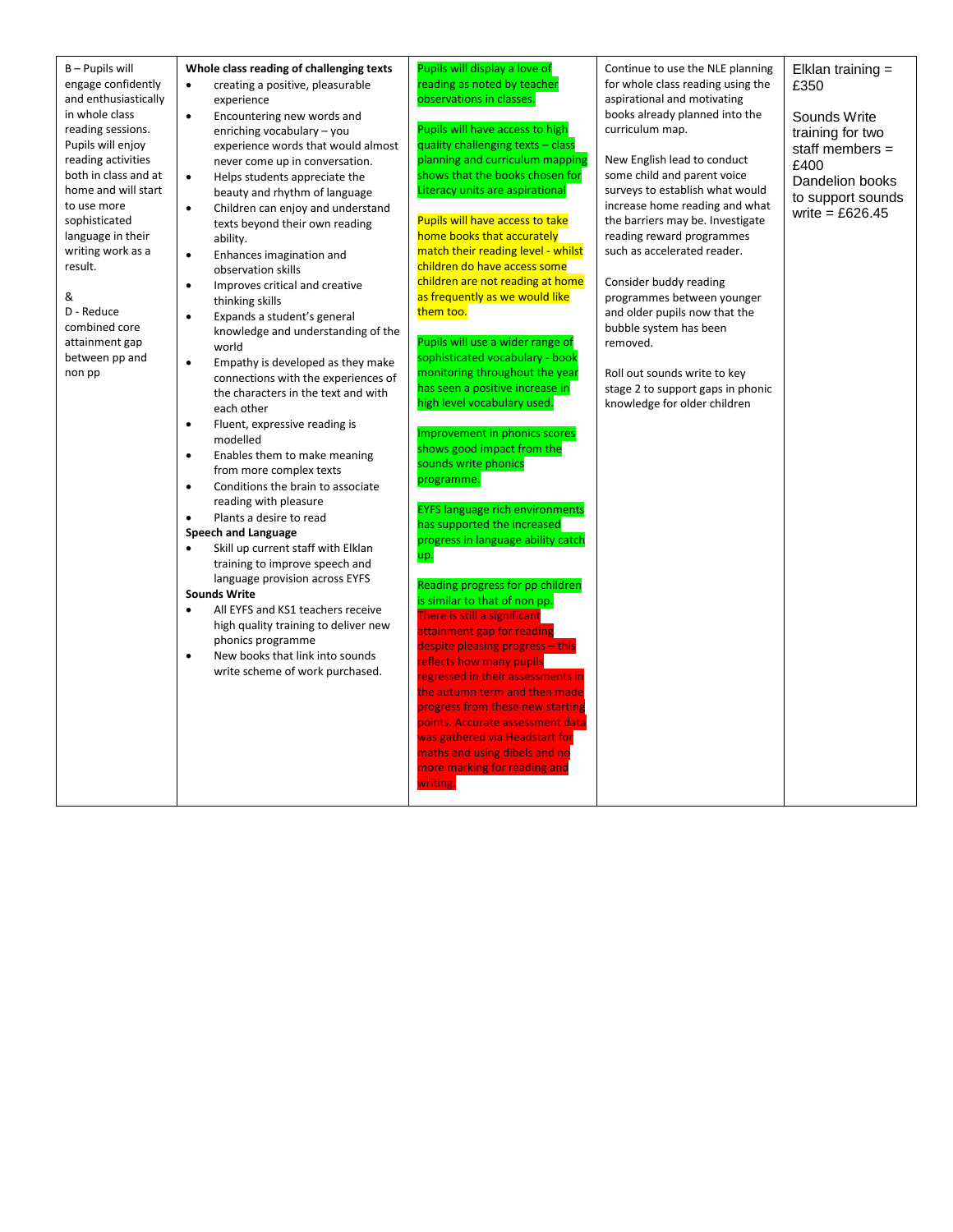| C- Provision for<br>pupils with social<br>emotional or mental<br>health needs is<br>personalised,<br>sensitive and has a<br>benefit on their<br>mental well-being. | Whole School holistic behaviour policy<br>New school rules - Ready,<br>$\bullet$<br>Respectful, Safe<br>Links to Thrive provision within<br>$\bullet$<br>school<br>Scripted responses to behaviour<br>$\bullet$<br>provides consistency<br>Everyone is responsible for<br>$\bullet$<br>behaviour<br>Protective and educational<br>$\bullet$<br>consequences instead of<br>punishment<br>Celebration of positive behaviour<br>$\bullet$<br>first<br>Links to Norfolk Steps approach<br>$\bullet$<br>Behaviour appendix - what good<br>$\bullet$ | <b>Reduction in fixed term</b><br>exclusions (data - PA)<br>Happy, calm classroom<br>environments (observation, pupil<br>voice)<br>Regular opportunities for pp<br>pupils to access learning to<br>regulate their emotions via<br>Thrive intervention (thrive data)<br>Staff more confident at dealing<br>with disruption effectively<br>(observation)<br>Staff relationship with pupils is | Fixed term exclusions have<br>increased this year this has been<br>due to pupils joining the school<br>part way through the school year<br>with significant SEMH needs.<br>Further training on<br>specifically how to<br>deal with high level<br>behaviours needed.<br>Further training on the school<br>behaviour policy and how to<br>implement it will be delivered by<br>the Assistant Headteacher during<br>the September inset days.<br>Further actions of ensuring    | Behaviour<br>appendix and staff<br>training by<br>SENCO=£200<br>Mental Health first<br>aid training for<br>three staff<br>members = $£162$<br>Mental Health first<br>aid training staff<br>member time $=$<br>£240<br><b>Mental Health first</b><br>aid SENCO time =<br>£400<br>2 x mental health |
|--------------------------------------------------------------------------------------------------------------------------------------------------------------------|------------------------------------------------------------------------------------------------------------------------------------------------------------------------------------------------------------------------------------------------------------------------------------------------------------------------------------------------------------------------------------------------------------------------------------------------------------------------------------------------------------------------------------------------|---------------------------------------------------------------------------------------------------------------------------------------------------------------------------------------------------------------------------------------------------------------------------------------------------------------------------------------------------------------------------------------------|------------------------------------------------------------------------------------------------------------------------------------------------------------------------------------------------------------------------------------------------------------------------------------------------------------------------------------------------------------------------------------------------------------------------------------------------------------------------------|---------------------------------------------------------------------------------------------------------------------------------------------------------------------------------------------------------------------------------------------------------------------------------------------------|
|                                                                                                                                                                    | teachers and pupils.<br><b>Mental Health First Aid</b><br>Staff training to ensure mental<br>$\bullet$<br>health FA are present in school<br>Widening knowledge of all staffs'<br>$\bullet$<br>understanding of mental health via<br>staff training                                                                                                                                                                                                                                                                                            | good. (observation, pupil voice)<br>Staff increased understanding of<br>mental health and how to<br>support.                                                                                                                                                                                                                                                                                | school rules are visible,<br>understood and rewarded have<br>been set and SLT to monitor<br>during first half term to ensure<br>this is embedded.<br>Behaviour policy to be shared<br>with contracted members of staff<br>such as the sports coaches along<br>with training and monitoring will<br>ensure that the policy is followed<br>consistently by all.<br>Whole school assemblies to<br>resume with a focus on<br>expectations and rewarding<br>those who reach them. | first aiders $=$<br>£20,000<br>Step on tutor -<br>refresher course +<br>SENCO time =<br>£200<br>Step on training<br>delivered by<br><b>SENCO - £100</b>                                                                                                                                           |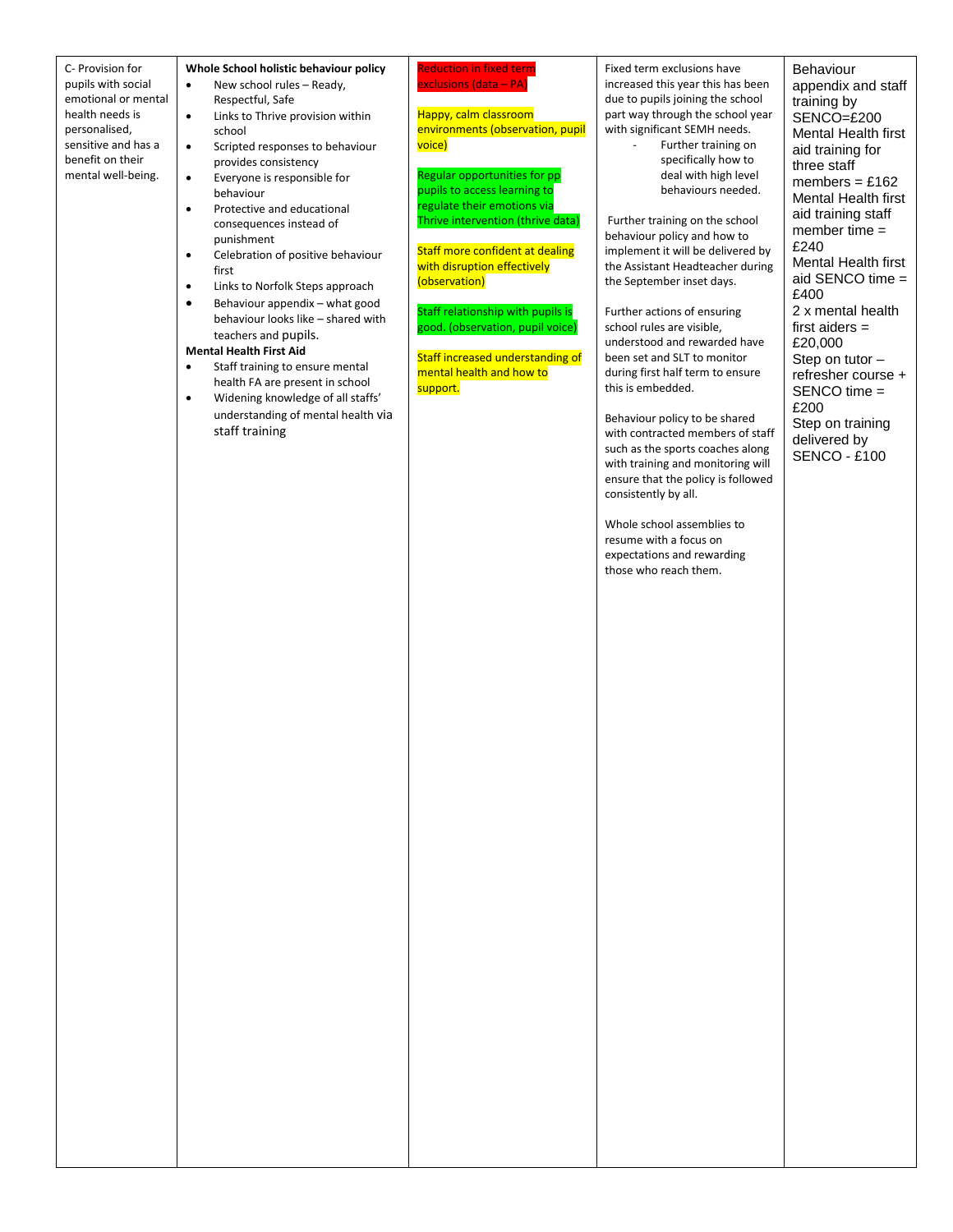| ii. . Targeted support                                                                                                                                                                                                                                                                                                                                              |                                                                                                                                                                                                                                                                                                                                                                                                                                                                                                                                                                                                                                                                                                                                                                                                                                                                                                                                                                                                                                                                                                              |                                                                                                                                                                                                                                                                                                                                                                                                                                                                                                                                                                                                                                                                                                                                                                                                                                                                                                                       |                                                                                                                                                                                                                                                                                                                                                                                                                                                                                                                                                                                                      |                                                                                                                                                                                                                                       |  |  |
|---------------------------------------------------------------------------------------------------------------------------------------------------------------------------------------------------------------------------------------------------------------------------------------------------------------------------------------------------------------------|--------------------------------------------------------------------------------------------------------------------------------------------------------------------------------------------------------------------------------------------------------------------------------------------------------------------------------------------------------------------------------------------------------------------------------------------------------------------------------------------------------------------------------------------------------------------------------------------------------------------------------------------------------------------------------------------------------------------------------------------------------------------------------------------------------------------------------------------------------------------------------------------------------------------------------------------------------------------------------------------------------------------------------------------------------------------------------------------------------------|-----------------------------------------------------------------------------------------------------------------------------------------------------------------------------------------------------------------------------------------------------------------------------------------------------------------------------------------------------------------------------------------------------------------------------------------------------------------------------------------------------------------------------------------------------------------------------------------------------------------------------------------------------------------------------------------------------------------------------------------------------------------------------------------------------------------------------------------------------------------------------------------------------------------------|------------------------------------------------------------------------------------------------------------------------------------------------------------------------------------------------------------------------------------------------------------------------------------------------------------------------------------------------------------------------------------------------------------------------------------------------------------------------------------------------------------------------------------------------------------------------------------------------------|---------------------------------------------------------------------------------------------------------------------------------------------------------------------------------------------------------------------------------------|--|--|
| <b>Desired</b><br>outcome                                                                                                                                                                                                                                                                                                                                           | <b>Chosen action/approach</b>                                                                                                                                                                                                                                                                                                                                                                                                                                                                                                                                                                                                                                                                                                                                                                                                                                                                                                                                                                                                                                                                                | <b>Estimated impact: Did</b><br>you meet the success criteria?<br>Include impact on pupils not<br>eligible for PP, if appropriate.                                                                                                                                                                                                                                                                                                                                                                                                                                                                                                                                                                                                                                                                                                                                                                                    | <b>Lessons learned</b><br>(and whether you will continue<br>with this approach)                                                                                                                                                                                                                                                                                                                                                                                                                                                                                                                      | Cost                                                                                                                                                                                                                                  |  |  |
| B-Pupils will<br>engage confidently<br>and enthusiastically<br>in whole class<br>reading sessions.<br>Pupils will enjoy<br>reading activities<br>both in class and at<br>home and will start<br>to use more<br>sophisticated<br>language in their<br>writing work as a<br>result.<br>&<br>D - Reduce<br>combined core<br>attainment gap<br>between pp and<br>non pp | <b>Targeted phonics intervention</b><br>to enable Y1 pupils to achieve<br>$\bullet$<br>phase 5 phonics<br>phonics lead has the<br>$\bullet$<br>knowledge and experience to<br>raise attainment<br>new sounds write programme<br>$\bullet$<br>can be used for targeted<br>intervention.<br><b>Dyslexia Gold intervention</b><br>an evidence-based program to<br>$\bullet$<br>help pupils who aren't making<br>progress despite high quality<br>phonics teaching.<br>Engaging and fun computer<br>programme<br>Children can access at home as<br>$\bullet$<br>well<br>Shown to increase reading<br>٠<br>speed and accuracy<br>Rapid Reading - Reading catch-up<br>programme<br>High quality and age<br>appropriate texts<br>1:1 quality catch up provision<br>$\bullet$<br>All teaching assistants<br>appropriately trained<br>Follow up work to embed<br>learning<br>Wellcomm<br>Clear assessment tool to<br>$\bullet$<br>identify children in need of<br>language support.<br>Targeted intervention to<br>support language learning and<br>understanding which links well<br>to Elklan whole class approach. | <b>Phonics - Increased numbers</b><br>achieving the Year 1 phonics<br>assessment pass mark as well as<br>Year 2 pupils successfully<br>resitting.<br>Dyslexia Gold - not being used<br>consistently enough to gather<br>data to see impact<br>Rapid reading - children on the<br>programme have made rapid<br>progress as shown by Salford<br>results showing significantly<br>more than a years progress for<br>some on the programme.<br>Wellcomm - All children in<br>reception are screened and those<br>flagged are provided with<br>intervention. Most children<br>caught up with their peers<br>following intervention and those<br>who were making less progress<br>were identified quickly as<br>needing support from a speech<br>and language therapist and were<br>referred to the SENCO for<br>support.<br>Where intervention/ catch-up<br>programmes are accessed there<br>is a measurable impact (data) | Sounds write has been a good<br>investment and has had a great<br>improvement on phonics scores<br>- key stage 2 staff now need to<br>be trained in order to use it has a<br>key stage 2 catch up strategy.<br>Dyslexia Gold - retrain KS2 TAs<br>and identify suitable children to<br>have regular intervention<br>Continue to build on the stock of<br>books we have for Rapid reading<br>so that it can be used for those in<br>UKS2 who are only slightly<br>behind ARE.<br>Wellcomm is embedded into<br>EYFS practise - more training is<br>required to continue this good<br>practise into KS1 | Wellcomm<br>subscription = $£85$<br>Wellcomm training<br>by $SENCO = £50$<br><b>Rapid Reading</b><br>training by<br>$SENCO = £50$<br>Rapid reading<br>books = $£84$<br>Dyslexia gold<br>subscription $=$<br>£600                      |  |  |
| C - Provision for<br>pupils with social<br>emotional or mental<br>health needs is<br>personalised,<br>sensitive and has a<br>benefit on their<br>mental well-being.                                                                                                                                                                                                 | <b>Step On &amp; Step Up Training</b><br>Class room based behavioural<br>strategies to support PP<br>children amongst their peers.<br><b>Thrive</b><br>Structured emotional support<br>for key group of SEN &PP<br>children.<br>Social skills<br><b>Emotional regulation</b><br>Hands on learning<br><b>Sensory Circuits</b><br>Equipment purchased and<br>training undertaken<br>Research shows links to<br>calming and emotional<br>regulation, alerting and<br>organising abilities<br>Focus children (pp/SEN) or<br>small groups within bubbles                                                                                                                                                                                                                                                                                                                                                                                                                                                                                                                                                          | Thrive - Thrive scores show a<br>considerable impact on children<br>with SEMH needs and emerging<br>need due to covid19 lockdowns.<br>Observational evidence shows<br>that this is a loved and valued<br>part of the Weeting school.<br><b>Sensory Circuits has been</b><br>focussed around particular<br>children with high need. It has<br>shown an improvement in<br>emotional regulation but due to<br>bubbles this has not been able to<br>be shared with more than 1 or 2<br>pupils                                                                                                                                                                                                                                                                                                                                                                                                                             | Look into extending our Thrive<br>provision by training more staff<br>so that this can be delivered in<br>the classrooms as well as an<br>intervention.<br>Introduce sensory circuits to a<br>wider range of pupils using<br>baseline assessments and<br>observational data to evaluate<br>impact.                                                                                                                                                                                                                                                                                                   | Thrive annual<br>subscription $=$<br>£250<br>Thrive on going<br>$cpd = £50$<br>Thrive practitioner<br>$= £12,000$<br><b>Sensory Circuits</b><br>equipment = $£200$<br>Sensory circuits<br>training x 2<br>members of staff<br>$=$ £50 |  |  |